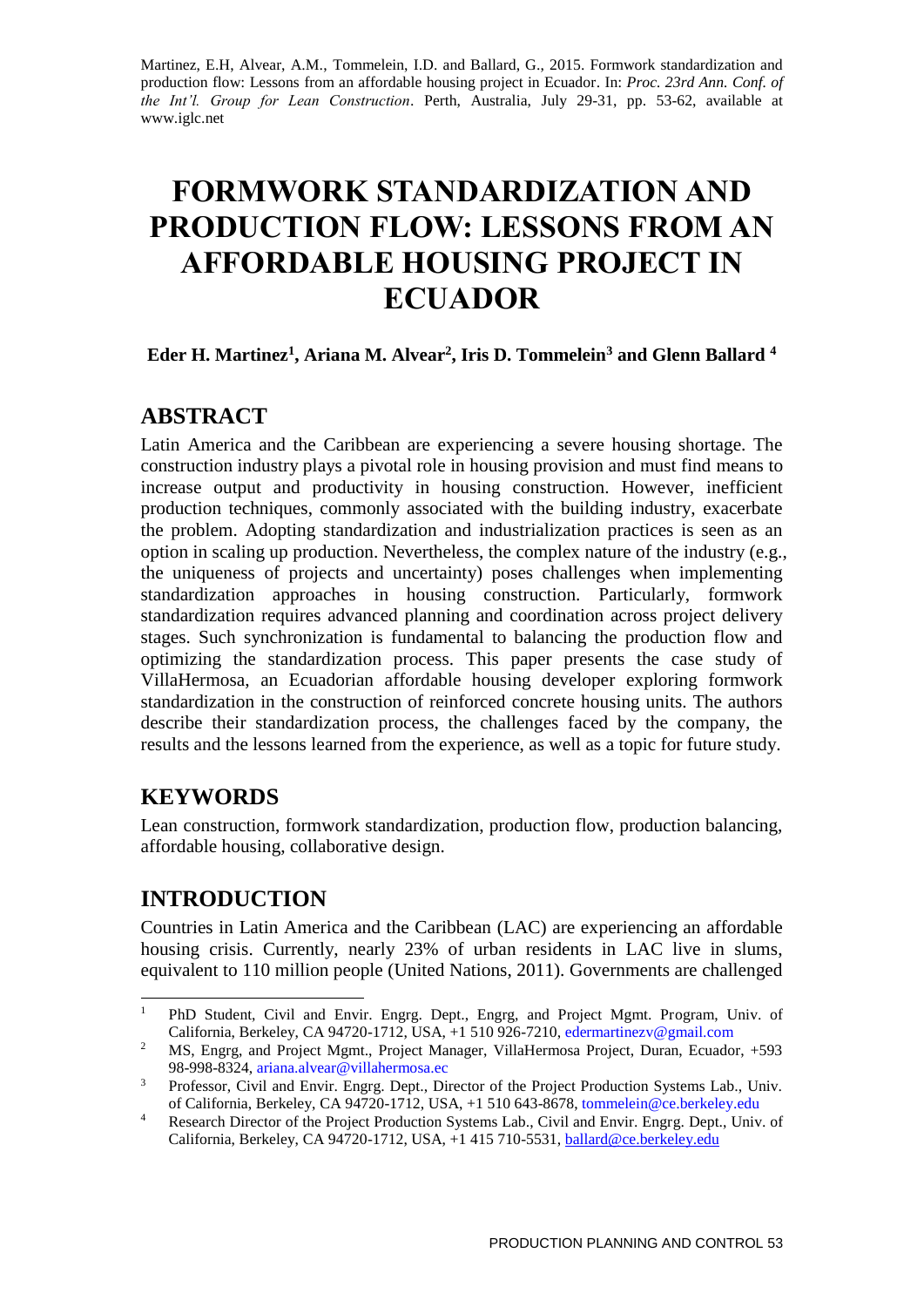to find means to increase the availability of housing (United Nations, 1965). As a result, the construction industry is a key stakeholder in addressing the problem. However, many issues in housing provision are attributable to inefficiencies in the building sector (Lizarralde and Root, 2008; Inter-American Development Bank, 2012), poor technology implementation in building processes (CEPAL, 1996, p. 180) and inadequate project delivery methods (UN-Habitat, 2003, p. 5). This, in addition to productivity issues commonly associated with construction activity (Allen, 1985; Sanvido, 1988; Arditi and Mochtar, 2000), only intensifies the problem.

The United Nations (1965) has long recommended standardizing and industrializing the industry in order to accelerate housing construction. Arguably, the nature of the building process (i.e., uniqueness, uncertainty, and complexity of production systems) prevents mechanization of work. Despite the singularities of the building process, the housing construction sector is well-suited for the application of standard work (United Nations, 1965; Inter-American Development Bank, 2012). Woetzel et al. (2014) estimated that by Lean approaches including standardization and industrialization, construction costs for affordable housing may be cut by 16%.

Standardization stands for the use of components, methods or processes enabling regularity and predictability (Gibb, 2001). In this area, formwork suppliers have made significant progress in bringing automation to concrete related operations through the use of standard modules that can be easily transported and assembled on site (Oberlender and Peurifoy, 2011). Nevertheless, several factors must be taken into consideration when applying standardization practices in housing construction, e.g., an overuse of standardization may lead to design conflicts (Gibb, 2001) and customer dissatisfaction (Dos Santos, et al., 2014). This notwithstanding, excessive use of unique components may increase a project's complexity, making it hard to manage (Tommelein, 2006). Therefore, a balance between customization and standardization must be struck. In addition, key decisions made at the design stage impact the construction process. The use of standard products requires a comprehensive evaluation of the production system since excessive standardization may affect flexibility at the production stage (Barlow and Ozaki, 2005; Jonsson and Rudberg, 2015). In particular, the use of standard formwork modules requires advanced planning and coordination in design and construction (Oberlender and Peurifoy, 2011). The link between product standardization and production process design must be analyzed in order to achieve a balanced production flow.

This paper examines the case study of VillaHermosa, an Ecuadorian affordable housing developer exploring the use of standard formwork for the construction of reinforced concrete houses. Based on observation, the authors describe the design process for standardization, the challenges faced by the company during this process, and the results of their experience. The paper ends with suggesting a topic for further research.

#### **ABOUT VILLAHERMOSA**

VillaHermosa is a developer based in Duran, Ecuador. The company is constructing an affordable housing project of over 10,000 single and multi-family units over the span of 8 years, starting in 2014. VillaHermosa is responsible for the design, procurement, and construction of the entire project, a position that provides it with broad control over the project delivery process. Because of its large size, the project is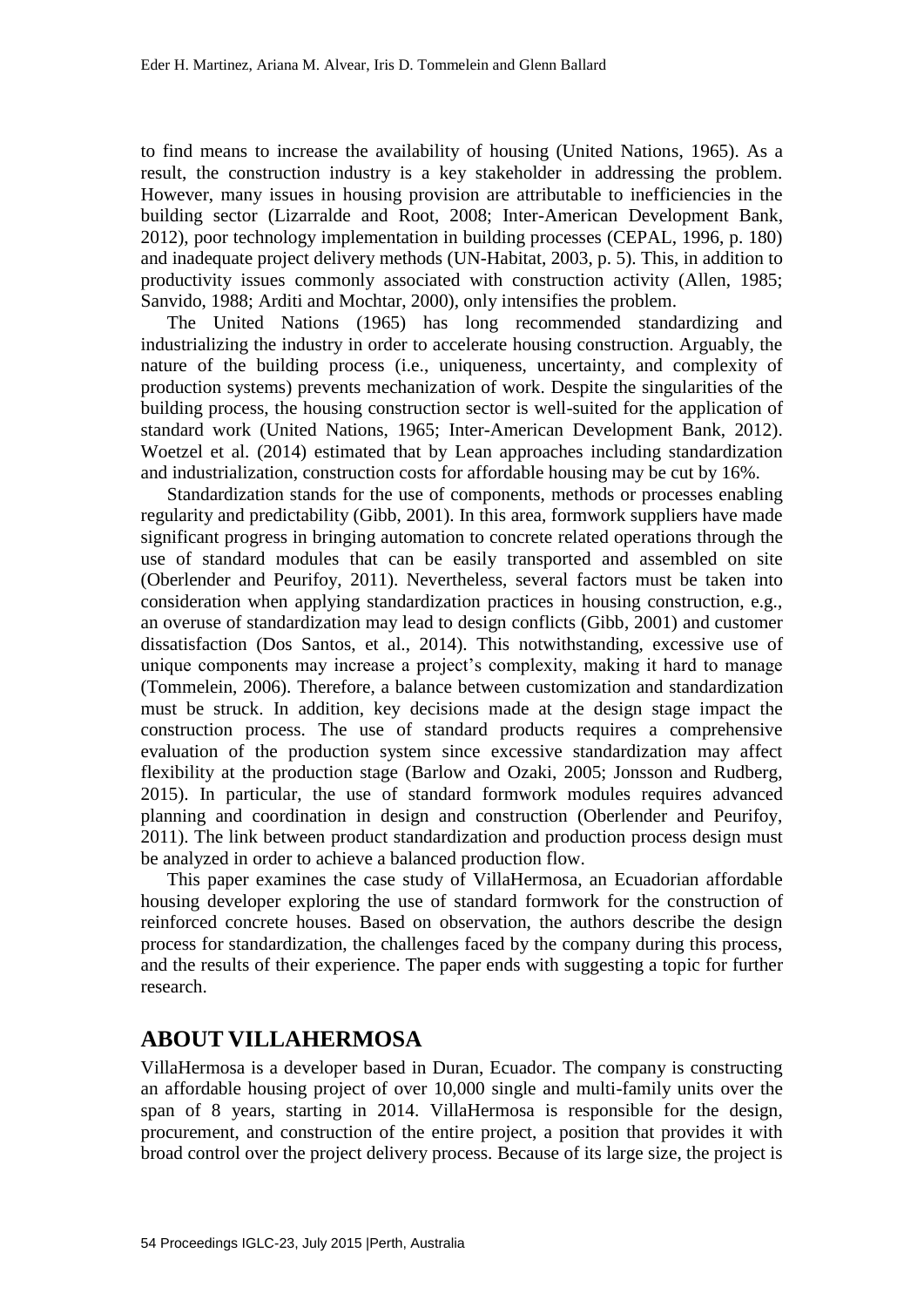divided into 10 phases. This case study focuses on its first phase, which involves the design and construction of 700 single housing units to be completed by early 2017.

### **FORMWORK STANDARDIZATION**

Standardization is the extensive use of components, methods or processes which enables regularity, repetition and a background of successful practices and predictability (Gibb, 2001). Component standardization specifically relates to the replacement of several components by a single one that can perform the functions of all of them (Perera, Nagarur and Tabucanon, 1999). Among other benefits, the use of standard products or components shortens lead times, improves quality and eases operations at the construction stage (Gibb and Isack, 2001; Pasquire and Gibb, 2002).

The performance of concrete activities generally plays an important role in the overall performance of projects that use structural concrete (Dadi, et al., 2012). Within concrete activities, formwork design has been noted as offering opportunities for standardization and industrialization (Shapira, 1999). The conventional and still widely-used system of timber and plywood formwork built on-site, has been set aside and replaced by more efficient modular systems. Formwork modular systems are fabricated in a shop and delivered to the construction site. On site, standard modules can be transported and assembled quickly. The use of standard formwork has several advantages (Oberlender and Peurifoy, 2011) over custom-built formwork:

- Simple installation that can be performed even by low-skilled workers
- Reduced erection time
- Higher number of reuses that leads to reduced overall costs of equipment
- Improved safety for the labor force
- Better quality concrete surfaces which reduces further finishing work
- Automation of formwork operations and improved productivity

Nevertheless, the implementation of standardization highlights the conflict between uniformity and variation. The tension between standardization and flexibility may result in design impotence (Gibb, 2001). In the context of housing design, the excessive use of standard products may cause customer dissatisfaction due to the variety of family profiles and the diversity of lifestyles in the population (Dos Santos, et al., 2014). In contrast, excessive customization may prolong the length of the construction process. The uniqueness of a facility may be valuable to the final customer, but using unique materials increases system complexity, making it more challenging to manage (Tommelein, 2006). As a result, developers must strike a balance between standardization vs. customization in order to handle production systems efficiently while still meeting customers' needs.

In addition, the implementation of standard components must be evaluated beyond the design stage. It is recognized that the use of standard products must match the production system design (Jonsson and Rudberg, 2015) since the incorporation of standard products may harm the flexibility of the production process (Barlow and Ozaki, 2005). For this reason, the trade-off between productivity-related capabilities (e.g., cost and lead time) and flexibility (product and process) has to be carefully analyzed when designing the project's production system (Nahmens and Bindroo, 2011). In terms of production system design, success in using modular formwork can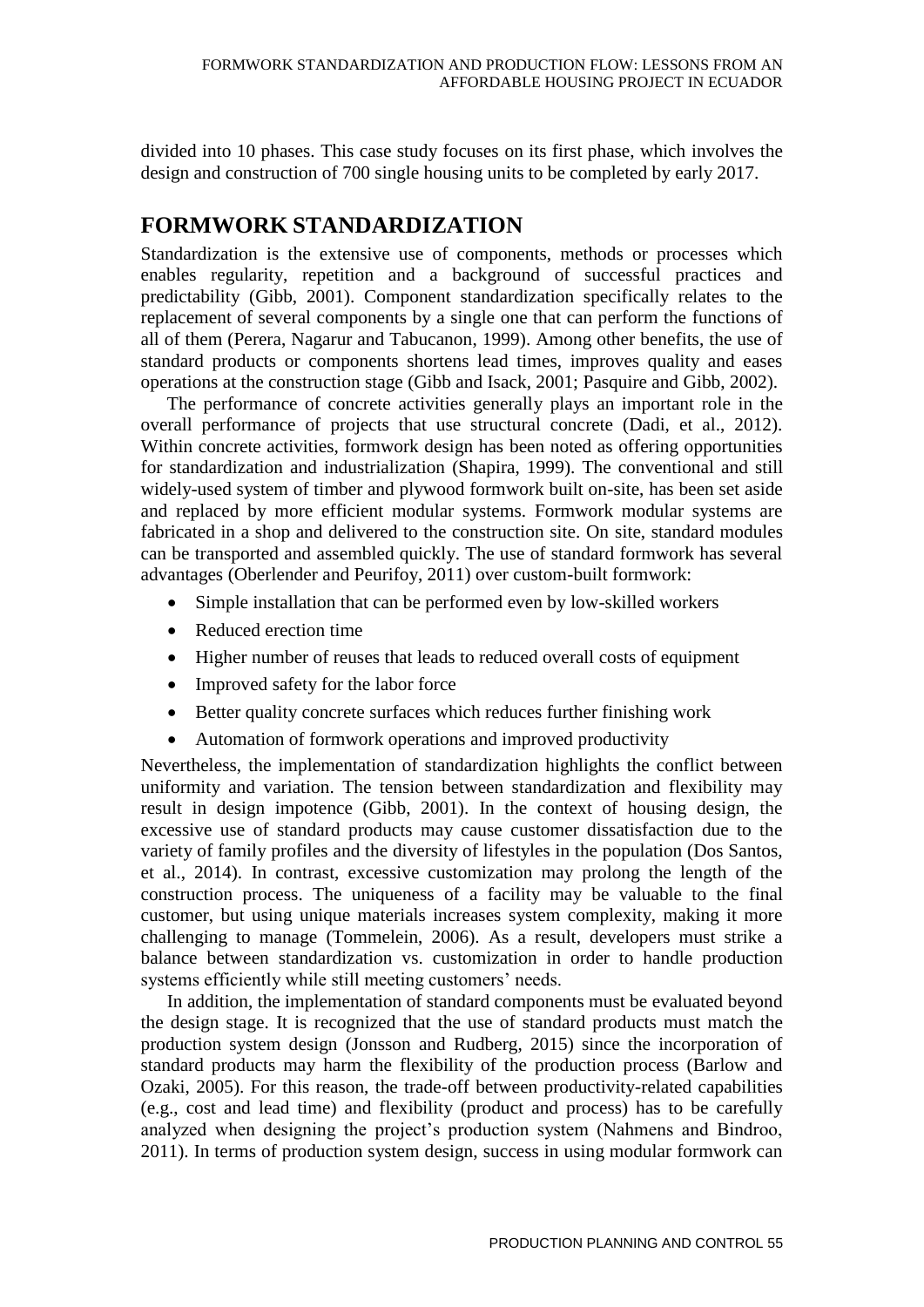be achieved only by proper planning at the architectural design stage and then requires advanced planning and coordination at the construction stage. Work sequence, reuse scheme, allocation of formwork sets, cranes and crews must be considered (Oberlender and Peurifoy, 2011). Consequently, it is crucial to evaluate the interface between the design of standard components and production capability in order to reach a balanced production flow.

### **CASE STUDY AT VILLA HERMOSA**

#### **FIRST RUN STUDY**

Based on local market studies, VillaHermosa decided to design 20 preliminary house models, the smallest one being a 40 m<sup>2</sup> 1-bedroom and the largest one being an 80 m<sup>2</sup> 4-bedroom. As a first run study, the company built four demonstration houses. The purpose of this study was to assess the units' constructability and to evaluate construction performance in terms of time and budget. After this experience, the team identified several constructability issues related to variation among unit models. For instance, the different dimensions of concrete elements impeded the reutilization of formwork panels. The additional work required to adapt panels to different concrete elements' dimensions resulted in a significant waste of resources. Moreover, the construction team noticed formwork activities demanded a significant amount of time and resources. After this experience, the company reevaluated the house designs and decided to standardize the dimensions of concrete elements like rooms, walls, window- and door openings, and stairs.

#### **DISCUSSION OF STANDARDIZATION VERSUS CUSTOMIZATION**

As described, excessive use of standardization may lead to customer dissatisfaction. In the case study, the level of standardization vs. customization in the models became an important topic of discussion for VillaHermosa's project team members. On one hand, the sales team wanted to maximize customization. More variation in housing models facilitates sales since it is easier for sales agents to find a model that meets specific customers' needs. On the other hand, the construction team wanted to moderate variation. As experienced during the first run study, more variation considerably increased the complexity of operations on site.

After several iterations, VillaHermosa decided to keep 12 base models. However, in order to offer more customization, they decided to include certain architectural "add-on" elements to satisfy a broader range of customers. By adding iconic elements to the 12 base models (i.e., balconies or different types of finishes), the design team was able to find a balance between standardization and customization. As a result, the 12 base models became 47 types of houses.

#### **FORMWORK SUPPLIER SELECTION**

The team put special care into the selection of the formwork supplier. During this process, a bidder's technical expertise and willingness to participate in a collaborative design process was of great importance in awarding the contract. Finally, VillaHermosa selected a formwork provider with more than 50 years of experience in the market. This supplier would engineer and manufacture concrete forming systems according to VillaHermosa's specific requirements.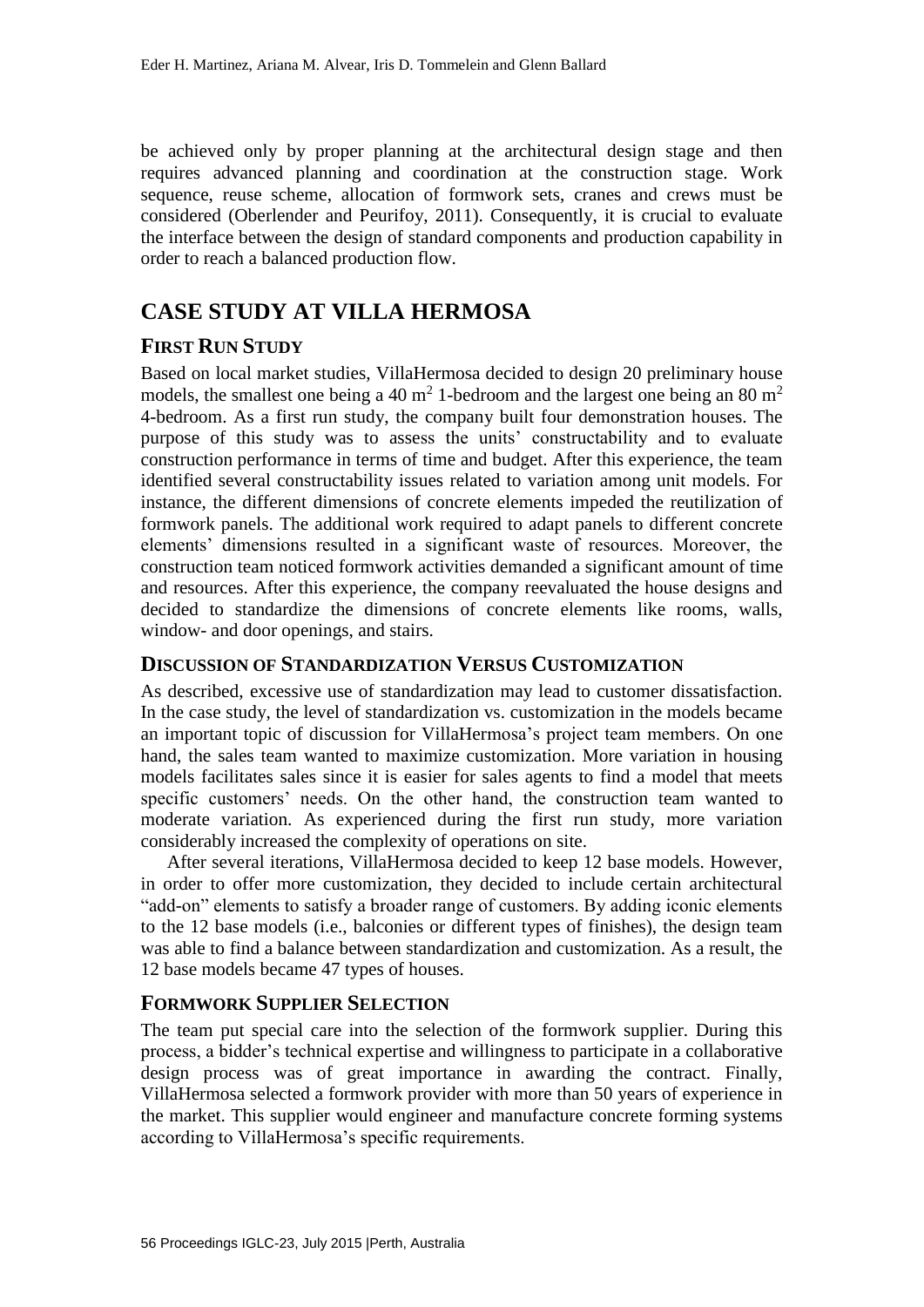#### **FORMWORK STANDARDIZATION PROCESS**

VillaHermosa's goal was to come up with a project that offered options for different customers' profiles. The company also aimed to design a project that reduced variation, optimized concrete related operations and eased production flow. With this purpose, stakeholders' interests were aligned in order to balance standardization vs. customization. Team members involved in the collaborative design process stacked two types of pre-existing designs up against each other. On one side were the preliminary designs of housing units made by VillaHermosa's architectural team. On the other side were the standard panels marketed by the formwork supplier. In order to optimize formwork standardization, the existing models were adapted to the dimensions of standard panels. In doing so, VillaHermosa and the formwork provider set the following goals:

- Reduce the number of formwork equipment on site Reduce inventory
- Standardize housing models for concrete operations Reduce variation
- Develop one LEGO set capable of building all models Interchangeability

Figure 1 shows how the design process proceeded for each group of housing models. Models were standardized in batches. The cycle depicted in figure 1 repeats itself several times after all the shells of houses were completed. The design process lasted four months. At this point two sets were used, each one flexible enough to build any of the twelve base models.



*Figure 1: Standardization process at VillaHermosa*

#### **BALANCING PRODUCTION THROUGH DESIGN**

Success in using standard formwork depends on proper design as well as adequate correlation with construction processes. In alignment with this statement, and considering the use of two flexible formwork sets, VillaHermosa and the formwork provider simulated construction operations. Their objective was to optimize the use of each formwork set in order to achieve a balanced production rate that met sales.

In order to meet demand, the construction team had to produce 2 houses/day. This meant having two construction crews working simultaneously, each one capable of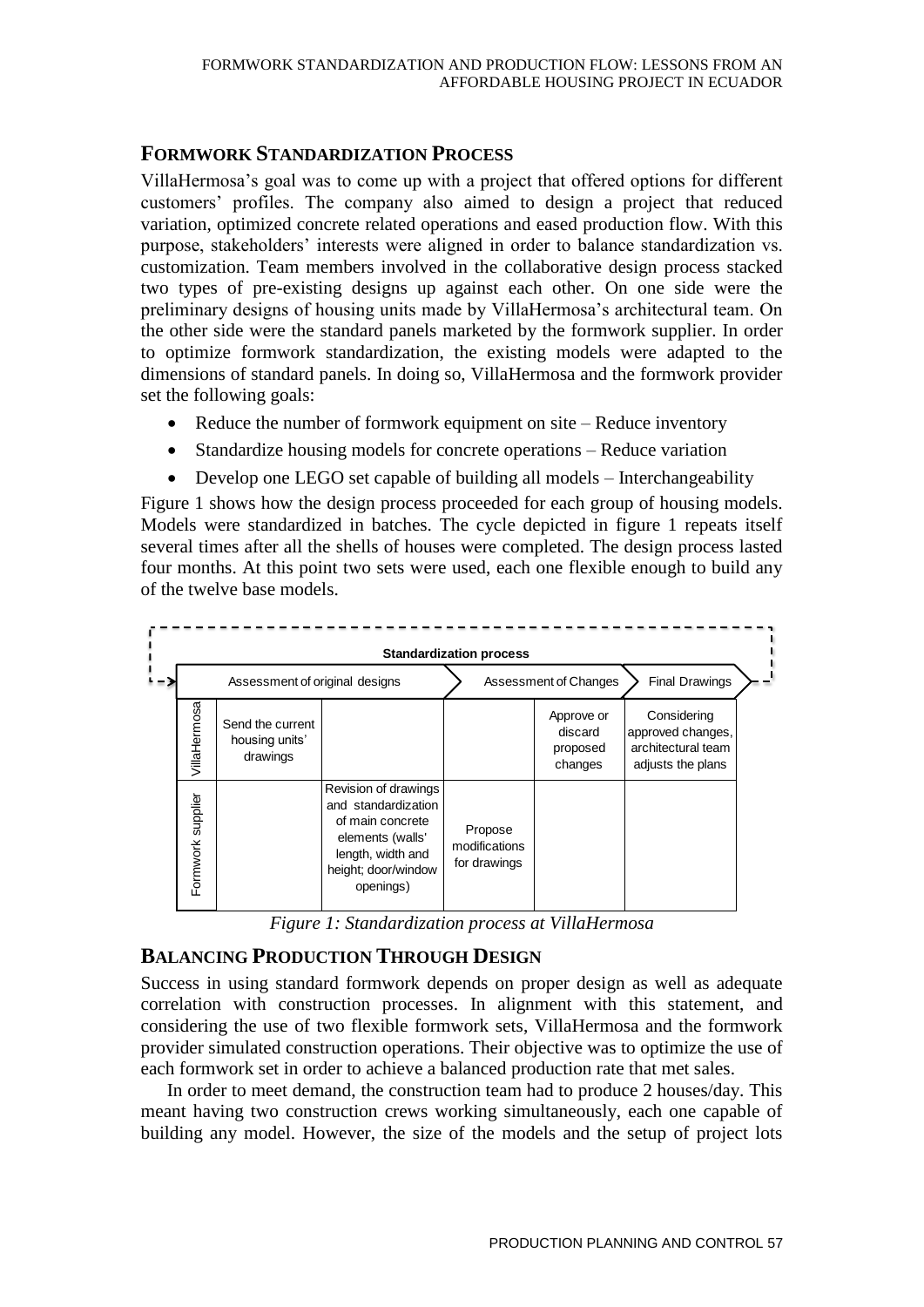affected the production flow. During the simulation, the team identified challenges and collaboratively implemented the following solutions.

**Problem 1: Idle Inventory:** The initial production process design considered using two formwork sets, each one capable of building any base model. This solution was flexible since two crews working simultaneously could build any type of house. However, a typical block design has two lot sizes, one 67  $m<sup>2</sup>$  and one 100  $m<sup>2</sup>$ respectively with an average distribution of 30% and 70% per block. As shown in figure 2, for each lot, only certain kinds of house models are allowed to be built. The  $67 \text{ m}^2$  lot allows for the construction of small models while the 100 m<sup>2</sup> lot allows for the construction of big models. Since the project had small and big models, several inventory pieces (approximately 45%) would remain unused when building small models.



*Figure 2: Typical block setup and its corresponding house model* 

**Solution 1:** In collaboration with the formwork supplier, VillaHermosa readapted the set's configurations so as to have one set for small models and one for big models, thereby reducing the idle inventory considerably during the construction process.

**Problem 2: Unbalanced Production per Delivery Zones:** Given one formwork set for each type of house, two specialized crews are necessary to maximize inventory use and make production efficient.



*Figure 3: Unbalanced production flow through delivery blocks*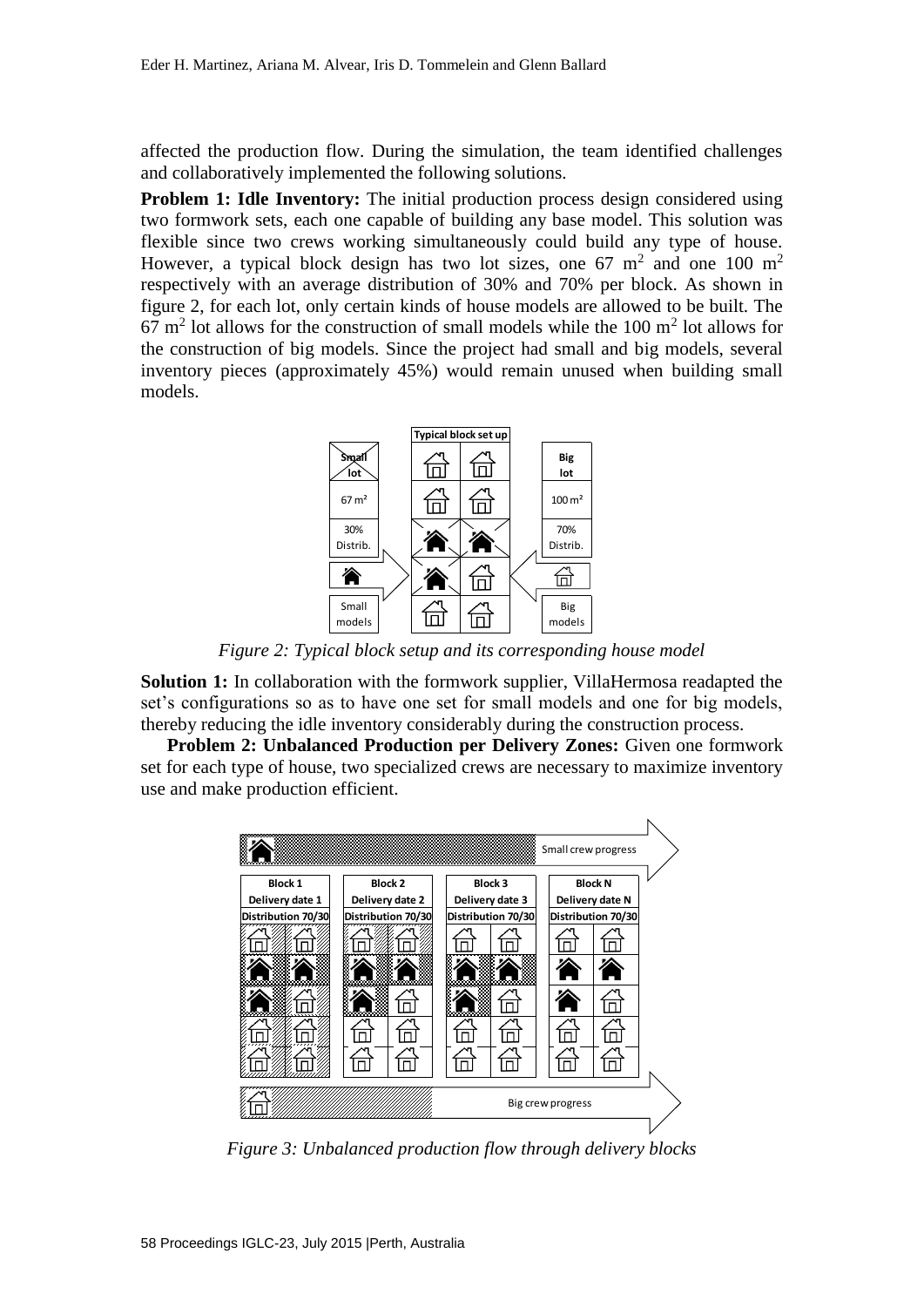Nevertheless, the specific distribution of different-sized lots (30/70) and the due dates for the completion of blocks imposed new challenges. Using two specialized crews with the 30/70 lot distribution resulted in an unbalanced production flow of small and big houses. By sharing only 30% of the work per block, the crew working on small models would work faster than the crew working on the big models. Schematically, figure 3 shows construction progress at day 9. If each crew built 1 house/day, at day 9, the crew for small models would be working on block 3. However, block 2 would still be under construction because the big models would not be completed yet. Although the production rate would still meet the demand of 2 houses/day, the production flow per delivery zone would not be met. This was a relevant issue since VillaHermosa is committed to delivering the project by block at specific dates.

**Solution 2:** In order to balance the production per block, the team included a specific house model in the design that could be built on either the 67  $m<sup>2</sup>$  or 100  $m<sup>2</sup>$  lot. This model can be used as a "wildcard" to achieve a balanced 50/50 distribution of small and big models per block. By adding a subtle design variation that indeed reduced the level of standardization in the original design, flexibility was obtained at the production level, enabling an even progression in the production flow.

**Problem 3: Sales Point Coordination:** By implementing this design change, the team set a balanced production system. However, the balanced distribution was based upon sales to customers since the sales representatives had to ensure that the wildcard house model was being sold in every block to keep the 50/50 distribution. Consequently, the project would require control over the sales per block or loose the balance in the production process.



*Figure 4: Balanced production flow through delivery blocks resulting from the wildcard house model and sales point control*

**Solution 3:** In order to achieve control over the sales per block, VillaHermosa's sales software set a counting system that calculates the percentage distribution for the different house models. Once the sale of big houses per block reaches over 50%, a restriction is set to only allow the sale of the wildcard house in the big lots. Thus far, this had not been a problem since the wildcard model has sold well, thereby allowing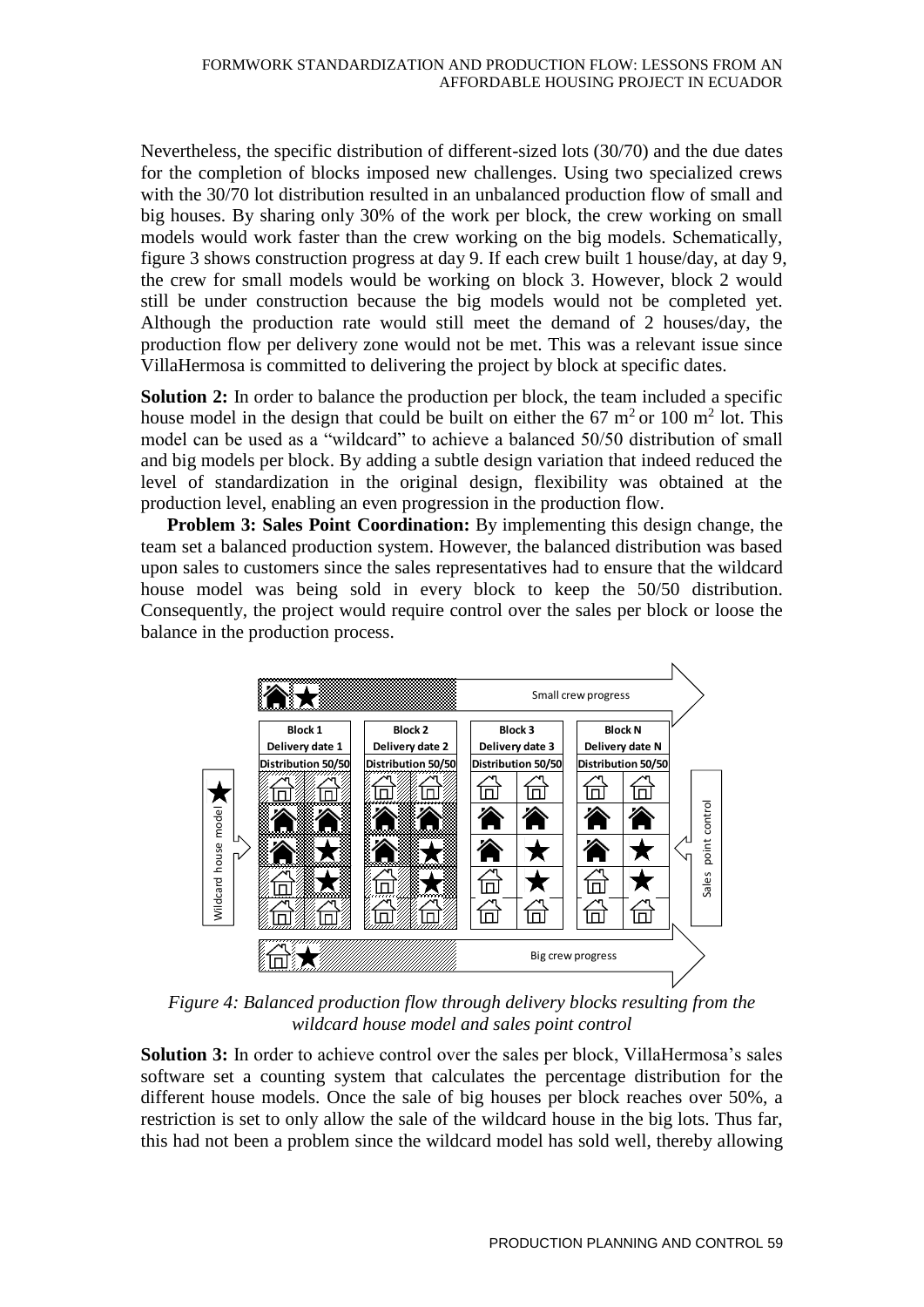an equal distribution between crews without limitations to the sales representatives. Figure 4 schematically represents this new balanced production, which takes into account the wildcard house model and the sales point control.

#### **RESULTS**

In the first design iteration, the team standardized the houses' concrete elements in order to have only two formwork sets capable of building any of the twelve models. However, this left 45% of formwork equipment idle when building small models. In response, the team designed two specialized sets, one for the small models and one for the big models. This alternative was efficient in terms of inventory use but inadequate when considering the balance of the production flow.

In a second design iteration, the team decided to include variation through a wildcard model that can be built with any formwork set. This design variation helped the team achieve a balanced flow of production between construction crews and allowed the team to meet project delivery dates per block. The team at this point realized that the balance in the production process could be achieved only at the sales point (Wardell, 2003) and to that effect set a subtle restriction at the sales point.

Through collaborative design and coordination among team members, the standardization process benefited the project. Table 1 shows the original setup cost \$631,184. After completing the design iterations, the final setup cost \$501,597. The final setup also reduced inventory by 25%, which eased operations on site.

| Item                  | Original setup | Final setup | Reduction [%] |
|-----------------------|----------------|-------------|---------------|
| Number of pieces      | 3,360          | 2,492       | $-25.8$       |
| <b>SKUs/Items</b>     | 944            | 687         | $-27.2$       |
| <b>Total Cost USD</b> | 631,184        | 501,597     | $-20.5$       |

*Table 1: Final result of design standardization process*

### **CONCLUSIONS**

This case study describes a successful experience of formwork standardization in an affordable housing project in Ecuador. In the first stage, the formwork standardization process focused on design, aimed to reduce variation and facilitate construction operations. However, the design team realized that further involvement of other project stakeholders was needed to optimize standardization. The success of this experience relied on collaboration among project members, as well as planning and synchronization among different project delivery stages.

Key decisions made early in design were crucial to making the final solution efficient overall. The production process simulation performed by the team identified the imbalanced production flow resulting from the original design. To overcome this imbalance, the company's construction and sales teams helped find the solution. This case study demonstrated the link between design and production. Specifically, the use of standard components affected the flexibility in construction and production flow balance. Incorporation of the wildcard model added variation and reduced standardization, yet proved to be beneficial by helping the team achieve a balanced production flow. This improvement, in addition to modifications of sales procedures,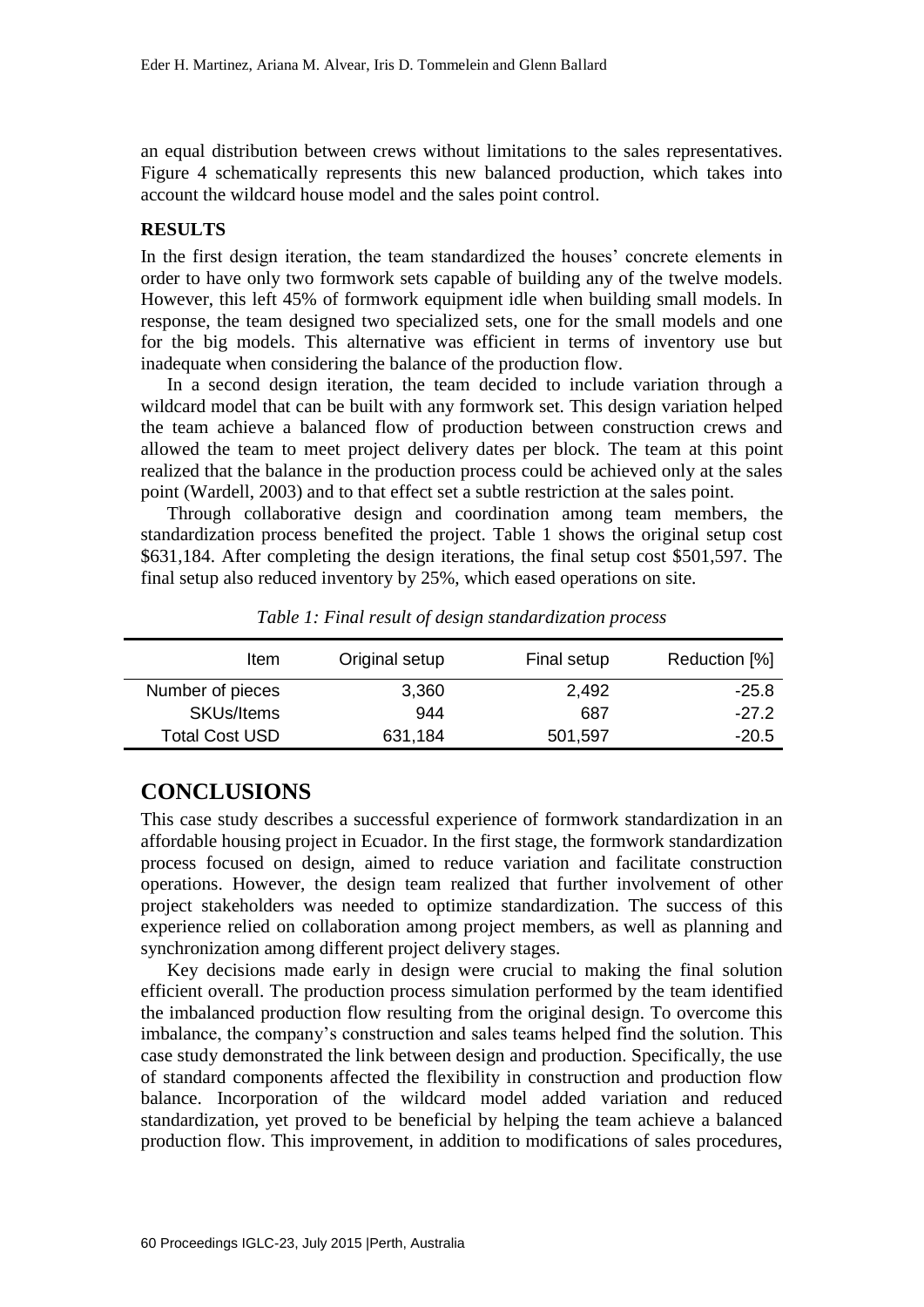facilitated the application of a solution that optimized the whole, not parts, of the production system.

The involvement of an experienced formwork supplier had a significant impact on this success. Nevertheless, professionals participating in this project agreed that involving the formwork provider earlier in the design process could have helped the team avoid initial design iteration, leading to the development of an even more efficient final solution. A barrier impeding the application of this improvement was the competitive bidding process required by the company in awarding contracts.

An aspect relevant for discussion relates to the type and scale of the project and its relation to standardization practices. In order to maximize affordability, developers in the affordable housing industry accept small profits per housing unit so they will aim to maximize the benefits of economies of scale. In this context, the standardization of building components becomes crucial for the success of projects. Specifically in this case study, small profit margins achieved in the production of a single housing unit can be replicated in the following units, maximizing overall gains.

This case study focused only on the benefits of standardization in the design process and its correlation with production flow. However, standardization also has an impact on labor training and productivity, especially when dealing with repetitive work. This important topic is driving future research at VillaHermosa.

## **ACKNOWLEDGMENTS**

Research for this paper was supported in part by funding from Conicyt and VillaHermosa. All support is gratefully acknowledged. Any opinions, findings, conclusions, or recommendations expressed in this paper are those of the authors and do not necessarily reflect the views of Conicyt or VillaHermosa.

#### **REFERENCES**

- Allen, S.G., 1985. *NBER Working Paper No. 1555: Why Construction Industry Productivity is Declining*. Cambridge, MA, USA: Nat'l. Bureau of Econ. Res., Available at <http://www.nber.org/papers/w1555> [Accessed 1 March 2015].
- Arditi, D. and Mochtar, K., 2000. Trends in Productivity Improvement in the US Construction Industry. *Constr. Mgmt. and Econ.*, 18(1), pp.15-27.
- Barlow, J. and Ozaki, R., 2005. Building Mass Customised Housing Through Innovation in the Production System: Lessons from Japan. *Environment and Planning A*, 37(1), pp.9-20.
- CEPAL, 1996. *La Producion de la Vivienda en America Latina y el Caribe.* Santiago, Chile: Comisión Econ. para América Latina y el Caribe *–* CEPAL. Available at <http://repositorio.cepal.org/bitstream/handle/11362/30711/S30154N962P\_es.pdf? sequence=1> [Accessed 7 March 2015].
- Dadi, G.B., Safa, M., Goodrum, P.M., Haas, C.T., Caldas, C.H. and McNeel, D., 2012. Improving Concrete Trade Labor Productivity Through the Use of Innovations. *ASCE, Constr. Res. Congr.,* West Lafayette, IN, 21-23 May.
- Dos Santos, C., Formoso, C.T., Da Rocha, G., Anesi, G., Klein, B., 2014. Method for Identifying Customization Demands in Social House-building. *ZEMCH (Zero Energy Mass Custom Homes) Int'l. Conf..* Londrina, Brazil, 4-6 June.